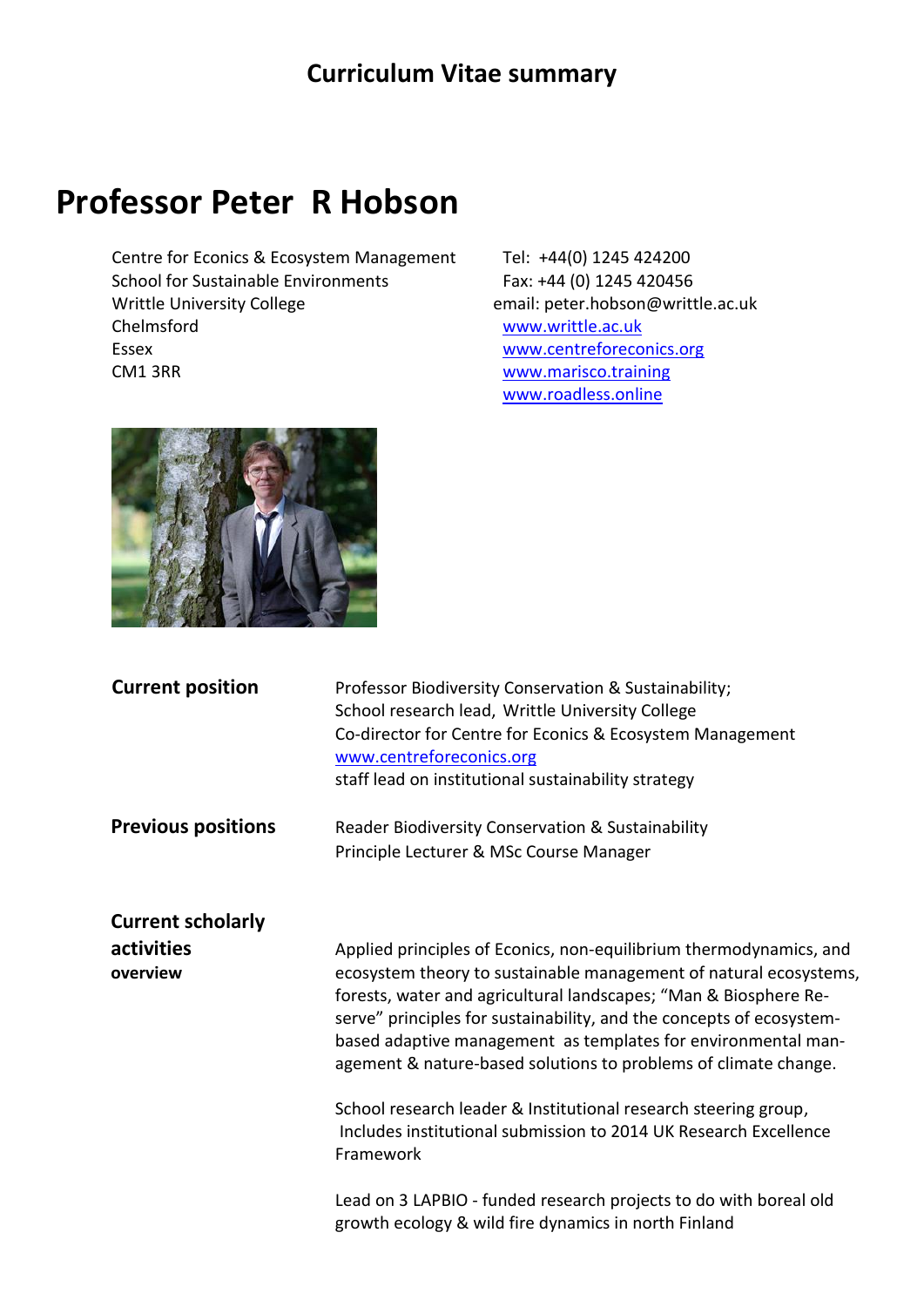|                                   | Ten years of externally funded collaborative and international Centre-<br>based research projects on econics & ecosystem-based management<br>principles & practices, which<br>Includes the development & publication of concepts & theory<br>2010 CBD technical series, 54;<br>2014 Global Change Management: From blindspots to systems<br>analysis<br>2014 + Technical series on adaptive management planning for<br>$\blacksquare$<br>practitioners and trainers in nature conservation &<br>sustainability - MARISCO (www.marisco.training)<br>2016+ development of global sustainability standards assess-<br>$\blacksquare$<br>ment framework - ECOSEFFECT,<br>www.centreforeconics.org/publications-and-<br>products/ecoseffect-method |
|-----------------------------------|-----------------------------------------------------------------------------------------------------------------------------------------------------------------------------------------------------------------------------------------------------------------------------------------------------------------------------------------------------------------------------------------------------------------------------------------------------------------------------------------------------------------------------------------------------------------------------------------------------------------------------------------------------------------------------------------------------------------------------------------------|
|                                   | 2008 – current, funded PhD research on ecosystem function<br>$\blacksquare$<br>and non equilibrium thermodynamics in forests, open land-<br>scapes and urban domain                                                                                                                                                                                                                                                                                                                                                                                                                                                                                                                                                                           |
| Academic & pedagogic              |                                                                                                                                                                                                                                                                                                                                                                                                                                                                                                                                                                                                                                                                                                                                               |
| <b>Portfolio</b>                  | 25 years experience of designing & directing > 10 undergraduate &<br>postgraduate programmes in nature conservation & sustainability;<br>>15 BSc & MSc validation panels in conservation, sustainable land<br>management and architecture.                                                                                                                                                                                                                                                                                                                                                                                                                                                                                                    |
| <b>Short course development</b>   | Joint development & delivery of short courses in Oulu University, Fin-                                                                                                                                                                                                                                                                                                                                                                                                                                                                                                                                                                                                                                                                        |
|                                   | land;<br>Joint development & delivery of short professional courses for the UK<br>conservation sector in EIA and biological surveying;<br>Short course professional training and 'Assessor' for international con-<br>servation leadership teams,<br>http://www.conservationleadershipprogramme.org/                                                                                                                                                                                                                                                                                                                                                                                                                                          |
| <b>External activities</b>        | Honorary Senior Lecturer, MSc in Global Change Management,<br>Eberswalde University for Sustainable Development;<br>PhD supervisor & research development partner, Faculty of Sciences,<br>Lisbon University, Portugal;<br>2012 – current, DAAD-funded international training in Ecosystem Di-<br>agnostics Analysis & MARISCO;                                                                                                                                                                                                                                                                                                                                                                                                               |
| <b>Teaching &amp; supervision</b> | 2008 – current, > 10 PhD research projects in ecosystem-based sus-<br>tainability in areas of urban, agriculture, forestry and nature conserva-<br>tion;                                                                                                                                                                                                                                                                                                                                                                                                                                                                                                                                                                                      |
|                                   | Undergraduate & postgraduate dissertation supervision, >220 theses;                                                                                                                                                                                                                                                                                                                                                                                                                                                                                                                                                                                                                                                                           |